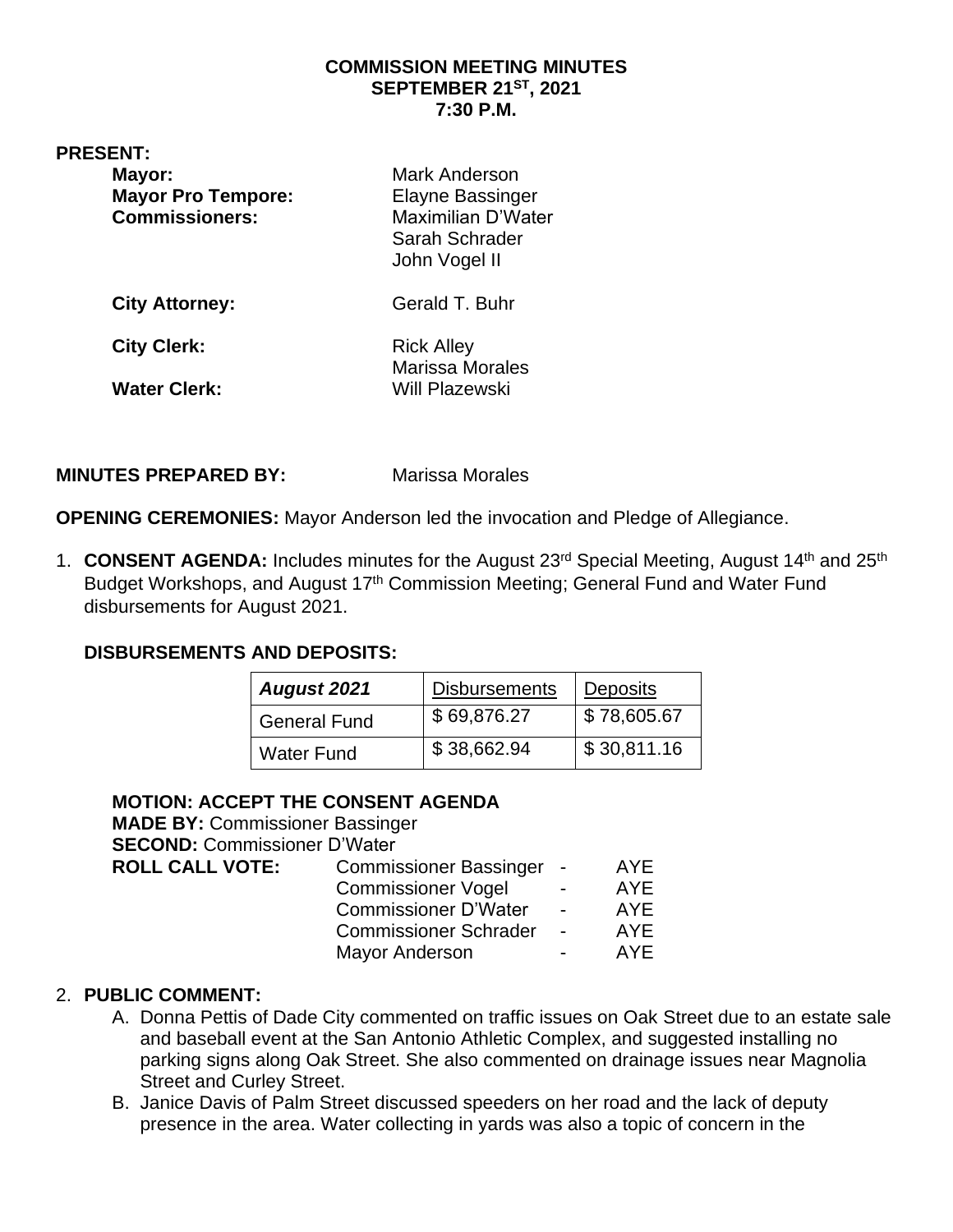neighborhood, along with the drainage ditch maintenance on Palm Street and State Road 52.

- C. Don Kandalec of Dunne Road commented on the flooding issues along Curley Street, and the increased use of Pompanic Street as a diversion for State Road 52 and Curley Street.
- D. Connie Wilkerson of 4<sup>th</sup> Avenue asked if the City or property owner would be responsible for repairing a damaged culvert near her driveway.

## 3. **MAYOR'S REPORT**

A. The agreement with the Pasco County Sheriff's Office was amended to match the rates being charged to St. Leo for deputy services.

## **MOTION: ACCEPT 2021-2022 SHERIFF'S AGREEMENT**

**MADE BY:** Commissioner Vogel

**SECOND:** Commissioner Schrader

| <b>ROLL CALL VOTE:</b> | Commissioner Bassinger -     |                          | AYE        |
|------------------------|------------------------------|--------------------------|------------|
|                        | <b>Commissioner Vogel</b>    | $\blacksquare$           | <b>AYE</b> |
|                        | <b>Commissioner D'Water</b>  | $\overline{\phantom{0}}$ | <b>AYE</b> |
|                        | <b>Commissioner Schrader</b> | $\overline{\phantom{0}}$ | AYE        |
|                        | <b>Mayor Anderson</b>        | $\blacksquare$           | AYE        |
|                        |                              |                          |            |

B. A PTO payout for City Clerk Rick Alley would be made on September 30<sup>th</sup>. Water Clerk Will Plazewski requested an additional payout of 95 PTO hours due to extenuating circumstances that prohibited him from using the hours as planned during the year.

## **MOTION: APPROVE ADDITIONAL PTO PAYOUT OF 95 HOURS**

**MADE BY:** Commissioner Bassinger **SECOND:** Commissioner Schrader

| <b>ROLL CALL VOTE:</b> Commissioner Bassinger - |                          | AYE |
|-------------------------------------------------|--------------------------|-----|
| <b>Commissioner Vogel</b>                       | $\overline{\phantom{0}}$ | AYE |
| <b>Commissioner D'Water</b>                     | $\blacksquare$           | AYE |
| <b>Commissioner Schrader</b>                    | $\overline{a}$           | AYE |
| Mayor Anderson                                  | $\overline{\phantom{0}}$ | AYE |
|                                                 |                          |     |

- C. Public Works Director Scott Morrow was anticipated to be out on medical leave for a minimum of two more weeks. Public Works Technician Jerry Ennis was also out on medical leave. A temporary worker from CDS Resources was currently working with the City.
	- 1. Attorney Buhr suggested contacting Pasco County or nearby municipalities for additional staffing assistance. The commission discussed the current tasks the temporary worker was assigned, including park and street mowing.

## **MOTION: CONTINUE USE OF TEMP WORKER UNTIL OCTOBER MEETING**

**MADE BY:** Commissioner Schrader

**SECOND:** Commissioner D'Water

| <b>ROLL CALL VOTE:</b> | Commissioner Bassinger -     |                          | AYE        |
|------------------------|------------------------------|--------------------------|------------|
|                        | <b>Commissioner Vogel</b>    | $\overline{\phantom{0}}$ | <b>AYE</b> |
|                        | <b>Commissioner D'Water</b>  | $\overline{\phantom{0}}$ | AYE        |
|                        | <b>Commissioner Schrader</b> | $\blacksquare$           | AYE        |
|                        | Mayor Anderson               | $\blacksquare$           | AYE        |
|                        |                              |                          |            |

D. Interviews for the Assistant to City Clerk position would be held on September  $24<sup>th</sup>$ . Employee reviews would also be conducted that day, with Mayor Anderson to allocate pay increases based on performance.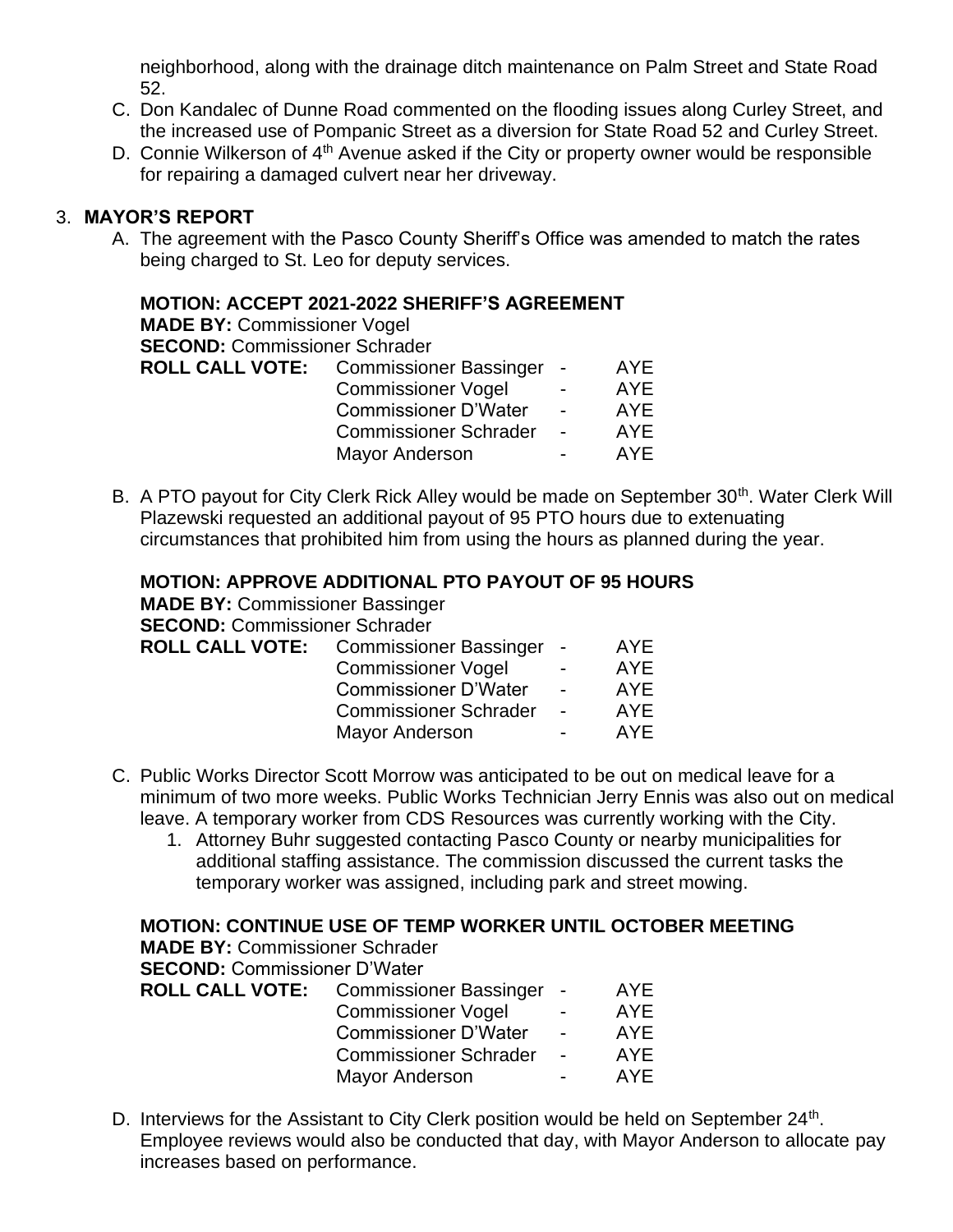## E. **RESOLUTION 11-2021**

## **A RESOLUTION OF THE CITY COMMISSION OF CITY OF SAN ANTONIO FLORIDA APPROVING THE CITY CLERK'S RECOMMENDATION AND REQUEST TO AMEND THE FY 2020-2021 BUDGET; PROVIDING AN EFFECTIVE DATE.**

**MOTION: ADOPT RESOLUTION 11-2021 MADE BY:** Commissioner D'Water **SECOND:** Commissioner Schrader **ROLL CALL VOTE:** Commissioner Bassinger - AYE Commissioner D'Water - AYE Commissioner Schrader - AYE Commissioner Vogel - AYE<br>Mavor Anderson - AYE Mayor Anderson

## 4. **ATTORNEY'S REPORT:**

## A. **ORDINANCE 11-2021**

**AN ORDINANCE OF THE CITY OF SAN ANTONIO, FLORIDA, AMENDING THE SAN ANTONIO COMPREHENSIVE PLAN, ADDING A PROPERTY RIGHTS ELEMENT TO ENSURE THAT PRIVATE PROPERTY RIGHTS ARE CONSIDERED IN LOCAL DECISION MAKING CONSISTENT WITH FLORIDA STATUTES 163.3177(6); PROVIDING FOR TRANSMISSION TO THE FLORIDA DEPARTMENT OF ECONOMIC OPPORTUNITY FOR REVIEW AND COMPLIANCE; PROVIDING FOR SEVERABILITY; PROVIDING FOR CONFLICT; AND PROVIDING FOR AN EFFECTIVE DATE.**

Mayor Anderson opened the public hearing. No public or commissioner comments were made. The public hearing was closed.

### **MOTION: ADOPT ORDINANCE 11-2021**

**MADE BY:** Commissioner Vogel **SECOND:** Commissioner D'Water **ROLL CALL VOTE:** Commissioner Bassinger - AYE Commissioner D'Water - AYE Commissioner Schrader - AYE Commissioner Vogel - AYE Mayor Anderson **- AYE** 

### 5. **COMMISSIONER REPORTS**

### A. **BUILDING AND ZONING – COMMISSIONER VOGEL:**

- 1. Building permit activity for July was tallied at \$1,312,190.33 including 3 single family homes.
- 2. **ORDINANCE 09-2021**

**AN ORDINANCE OF THE CITY OF SAN ANTONIO, FLORIDA AMENDING THE FUTURE LAND USE MAP OF THE COMPREHENSIVE PLAN OF THE CITY OF SAN ANTONIO; CHANGING THE LAND USE DESIGNATION OF PARCEL 02-25- 20-0000-00100-0010 APPROXIMATELY TWELVE ACRES, FROM AGRICULTURAL TO LOW DENSITY RESIDENTIAL; PROVIDING FOR SEVERABILITY; AND PROVIDING FOR AN EFFECTIVE DATE.**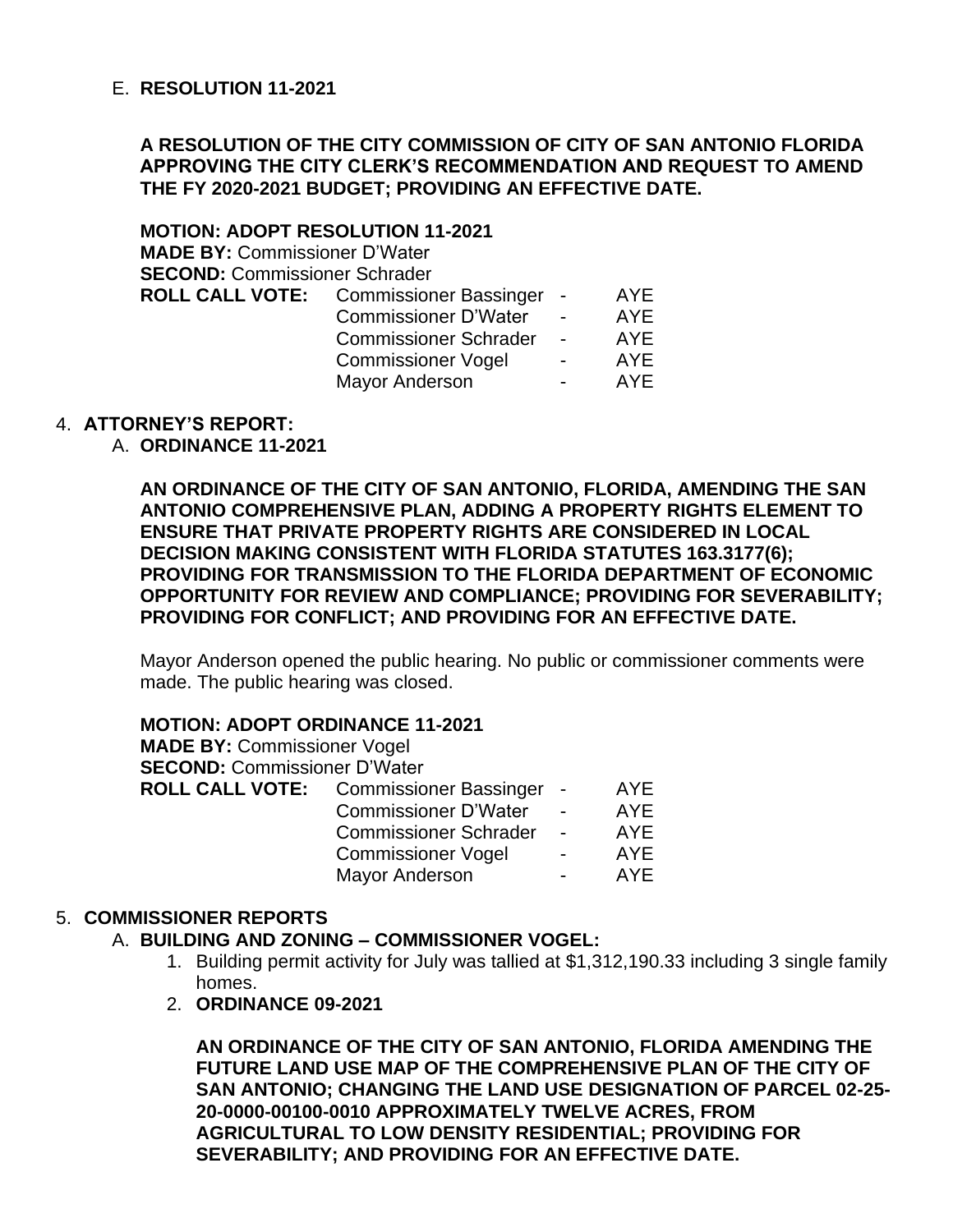Mayor Anderson opened the public hearing.

a. City Planner Phil Waldron presented a staff report on the land use change, with recommendation for approval.

Mayor Anderson closed the public hearing.

# **MOTION: ADOPT ORDINANCE 09-2021**

| <b>MADE BY: Commissioner Vogel</b>  |                                                 |        |            |
|-------------------------------------|-------------------------------------------------|--------|------------|
| <b>SECOND: Commissioner D'Water</b> |                                                 |        |            |
|                                     | <b>ROLL CALL VOTE:</b> Commissioner Bassinger - |        | <b>AYE</b> |
|                                     | <b>Commissioner D'Water</b>                     |        | <b>AYE</b> |
|                                     | <b>Commissioner Schrader</b>                    | $\sim$ | <b>AYE</b> |
|                                     | <b>Commissioner Vogel</b>                       |        | <b>AYE</b> |
|                                     | <b>Mayor Anderson</b>                           |        | AYE        |
|                                     |                                                 |        |            |

# B. **PARKS AND RECREATION – COMMISSIONER BASSINGER:**

- 1. The bench and fountain for the Rosewood dog park, along with a new swing set at the lake park, were purchased for \$7,200.
- 2. A proclamation recognizing October  $2<sup>nd</sup>$  as Arbor Day in the City was read.

# **MOTION: APPROVE THE ARBOR DAY PROCLAMATION**

**MADE BY:** Commissioner Bassinger **SECOND:** Commissioner Vogel **VOTE:** Motion passed unanimously.

# C. **STREETS – COMMISSIONER SCHRADER:**

- 1. City Engineer Bill Housel was reviewing the Pompanic Street Bid Packet for compliance with the ARPA requirements and Pasco County's recommendations.
- 2. Woodridge HOA approached Commissioner Schrader about installing "No Thru Traffic" signs at the entrances to the community. Signage on the road may be restricted by DOT due to it not being a private road.
- 3. Parking in the area of the ballfield was discussed. A recommendation was made to install posts and chains on top of the drainage structure to avoid future damage from vehicles parking on it.

# D. **WATERWORKS – COMMISSIONER D'WATER:**

1. Due to increased expenditures from the water fund, including development of a utility master plan and the Curley Street Water Line loan, having Florida Rural Water Association (FRWA) conduct a new rate study was recommended.

# **MOTION: COMMISSION FRWA TO CONDUCT RATE STUDY**

**MADE BY:** Commissioner D'Water

**SECOND:** Commissioner Schrader

| <b>ROLL CALL VOTE:</b> | <b>Commissioner Bassinger</b> |                          | AYE        |
|------------------------|-------------------------------|--------------------------|------------|
|                        | <b>Commissioner Vogel</b>     | $\overline{\phantom{0}}$ | <b>AYE</b> |
|                        | <b>Commissioner D'Water</b>   | $\overline{\phantom{0}}$ | AYE        |
|                        | <b>Commissioner Schrader</b>  |                          | AYE        |
|                        | <b>Mayor Anderson</b>         | $\blacksquare$           | AYE        |
|                        |                               |                          |            |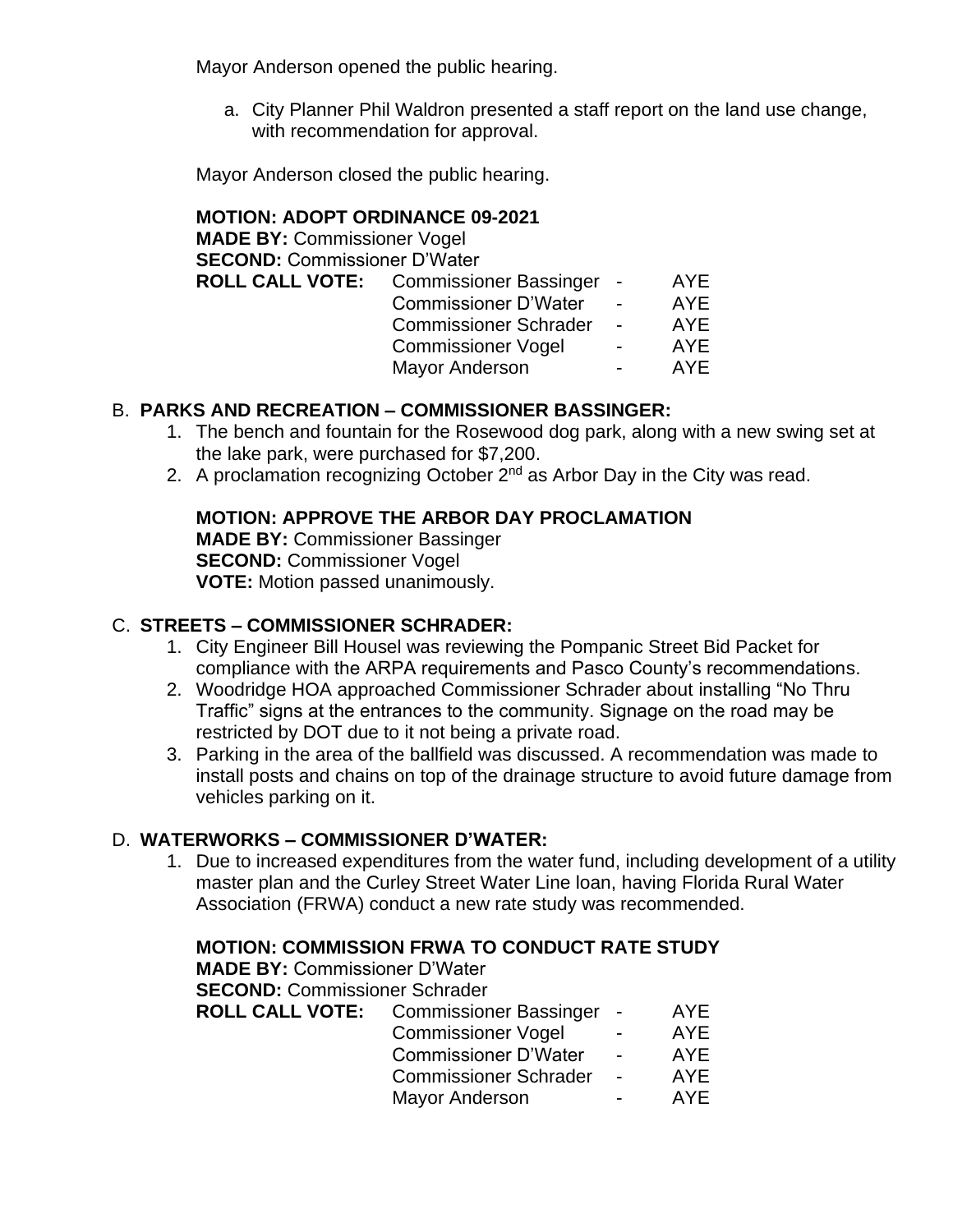- 2. Donna Pettis asked about residents being allowed to sink wells for irrigation. Attorney Buhr advised of potential issues for competition with the City's wells and the need for backflow preventers to be installed.
- 3. Don Kandalec asked about existing agricultural wells being used. Once a property was developed for anything other than agricultural use, the wells are required to be capped.

# 6. **CLERK'S REPORT:**

A. A replacement computer in the City Clerk's office was needed. A recommendation was made to purchase a laptop.

# **MOTION: APPROVE UP TO \$1,500 FOR A NEW COMPUTER**

**MADE BY:** Commissioner Schrader

**SECOND:** Commissioner D'Water

| <b>ROLL CALL VOTE:</b> | Commissioner Bassinger -     |        | AYE        |
|------------------------|------------------------------|--------|------------|
|                        | <b>Commissioner Vogel</b>    | $\sim$ | <b>AYE</b> |
|                        | <b>Commissioner D'Water</b>  | $\sim$ | <b>AYE</b> |
|                        | <b>Commissioner Schrader</b> | $\sim$ | AYE        |
|                        | Mayor Anderson               |        | AYE        |
|                        |                              |        |            |

B. Purchase of an additional phone line for one of the Public Works Technicians was requested.

# **MOTION: APPROVE ADDITIONAL PHONE LINE**

**MADE BY:** Commissioner Bassinger **SECOND:** Commissioner Vogel **ROLL CALL VOTE:** Commissioner Bassinger - AYE Commissioner Vogel - AYE Commissioner D'Water - AYE Commissioner Schrader - AYE Mayor Anderson **- AYE** 

- C. Waste Connections informed the City of a proposed 5.4% CPI adjustment, effective November 1<sup>st</sup>. A letter sent to Waste Connections and the City by the residents of San Angela Drive was discussed regarding continued service issues with recycling and trash pick-up. The commission discussed reporting of missed pick-ups to City Hall.
	- 1. Fabian Santiago, East Pasco Site Manager, confirmed that complains about recycling pick-up had been received, and that two trucks were servicing the San Antonio area.
	- 2. The commission requested that Waste Connections consider not implementing the CPI adjustment due to service issues since the new contract was signed.
	- 3. Ian Boyle, Government Affairs Manager, advised that dispatch would send confirmation to City staff that San Angela Drive was serviced for trash and recycling.
- D. City Clerk Rick Alley commented on his 10 years of employment with the City. An event recognizing his retirement would be held on September 26<sup>th</sup>.

# 7. **UNFINISHED BUSINESS: NONE**

- 8. **NEW BUSINESS: NONE**
- 9. **ADDITIONAL COMMISSIONER COMMENTS: NONE**